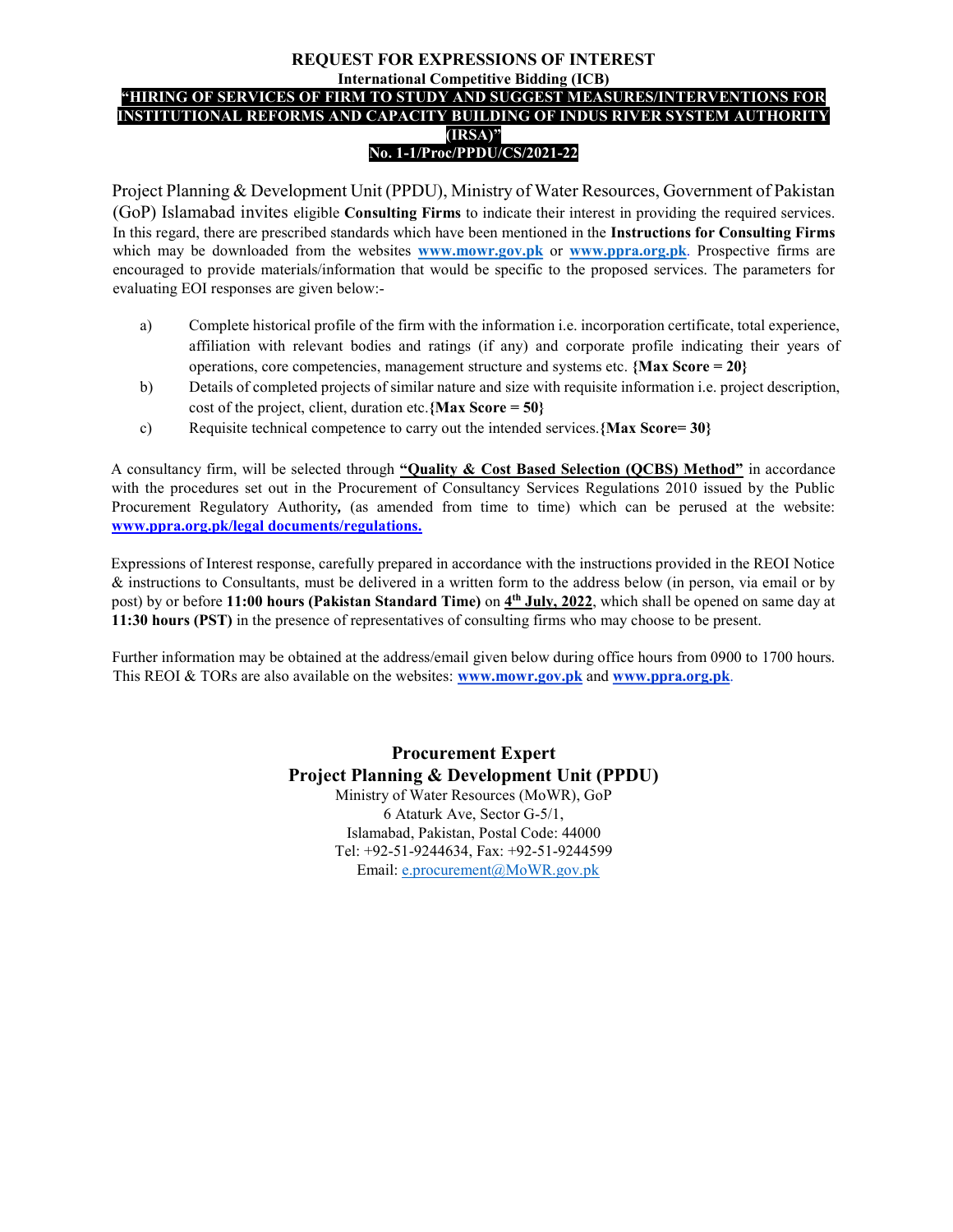## INSTRUCTIONS FOR CONSULTING FIRMS

For Submission of

EXPRESSION OF INTEREST

"Hiring of Consulting Firm for Consultancy Services to Study and Suggest Measures/Interventions for Institutional Reforms and Capacity Building of Indus River System Authority (IRSA)"

> Project Planning & Development Unit (PPDU) MINISTRY OF WATER RESOURCES GOVERNMENT OF PAKISTAN June, 2022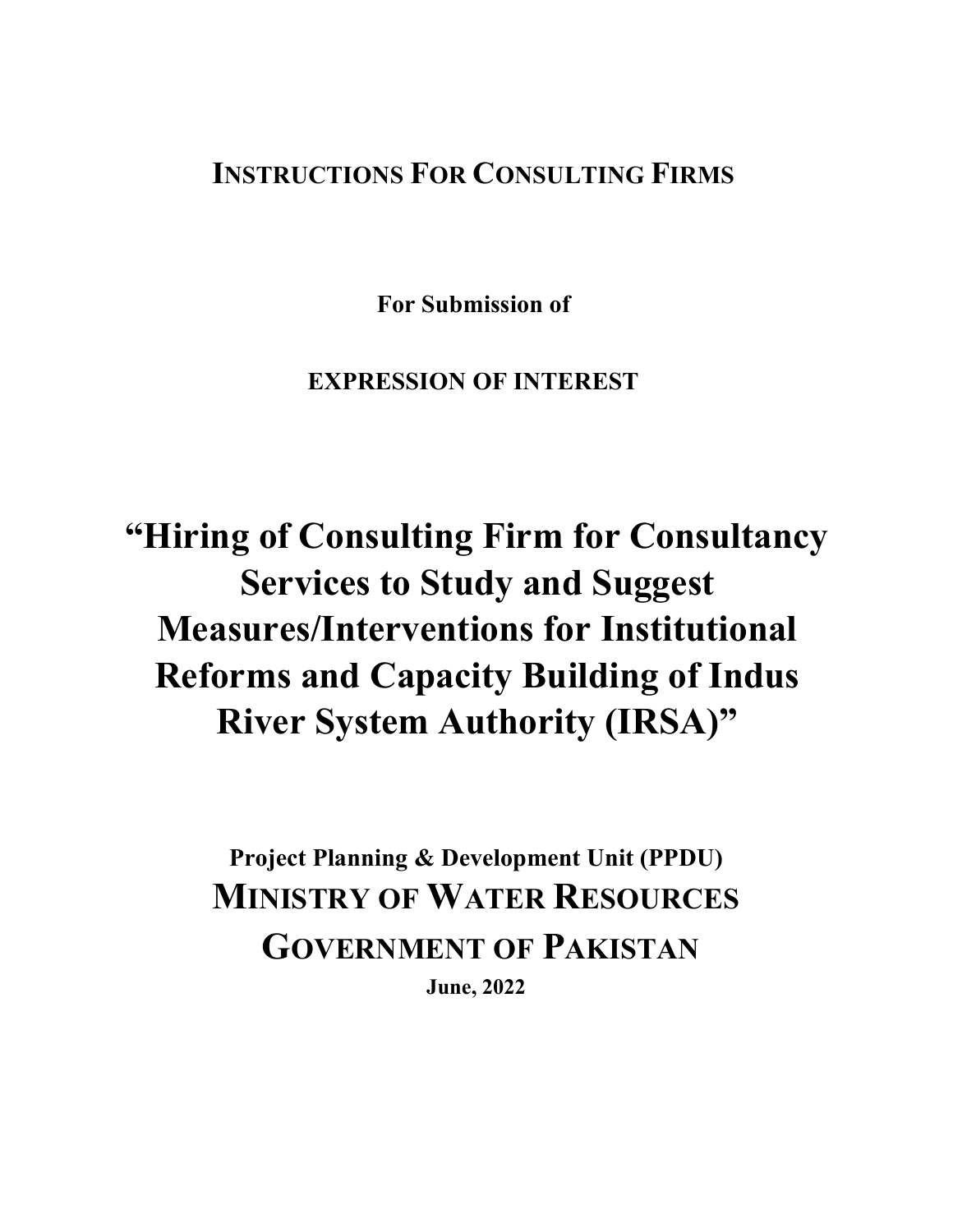## INSTRUCTIONS

- 1. Project Planning & Development Unit (PPDU), Ministry of Water Resources invites eligible Consultancy Firms with specific and proven competence and experience to indicate their interest in providing the intended services. Eligible firm(s) should submit Expression of Interest (EOI) in English language along with relevant complete details of their qualification and experience as requested hereunder and in the REOI Notice:
	- i. Name, address, Phone, Fax and E-mail address along with postal and telegraphic address for the head office, branch offices and contact personnel;
	- ii. Interested Firms are required to submit certificate of Incorporation/Registration with authorized government department(s), of their respective country, of Consulting Firm/Joint Venture, as Legal Entity. The registration shall be provided in respect of each associating firm of a joint venture or sub-consultant association formation.
	- iii. Corporate Profile providing sufficient information/details in following, but not limited to, areas in respect of a consulting firm/each associating firm of a Joint venture: -
		- (a) Years of operations;
		- (b) Management Structure/Organogram & Systems of the firm with relevant information about Board/Directors etc.;
		- (c) Core competencies related information etc.;
	- iv. Interested Firms/JV members shall submit
		- a. Name of Actual Country of Registration.
		- b. Firm's Address of Actual Country of Registration.
		- c. Articles of Incorporation (or equivalent documents of constitution), and/or documents of registration of the legal entity.
	- v. Annual Audited Financial Statements for the last 5 years.
	- vi. Data Sheets of relevant (similar and specific experiences) assignments/works, duly substantiated, by the Firm/Joint venture's either completed or in progress, with the following details. The experience which shall not be provided with the required details shall not be taken into consideration while evaluating the profile of the Firm/JV for shortlisting:
		- a. Name of the Project
		- b. Cost of the Project
		- c. Name and address of the Client
		- d. If case of association of service providers, the names and address of all the partners
		- e. Start & Completion Date
		- f. Number of staff-months provided by the firm (in case of association/JV, by other partner firms)
		- g. Brief description of the services rendered
	- vi. Any additional documents to support relevant experience of Consulting Firm/Joint venture;